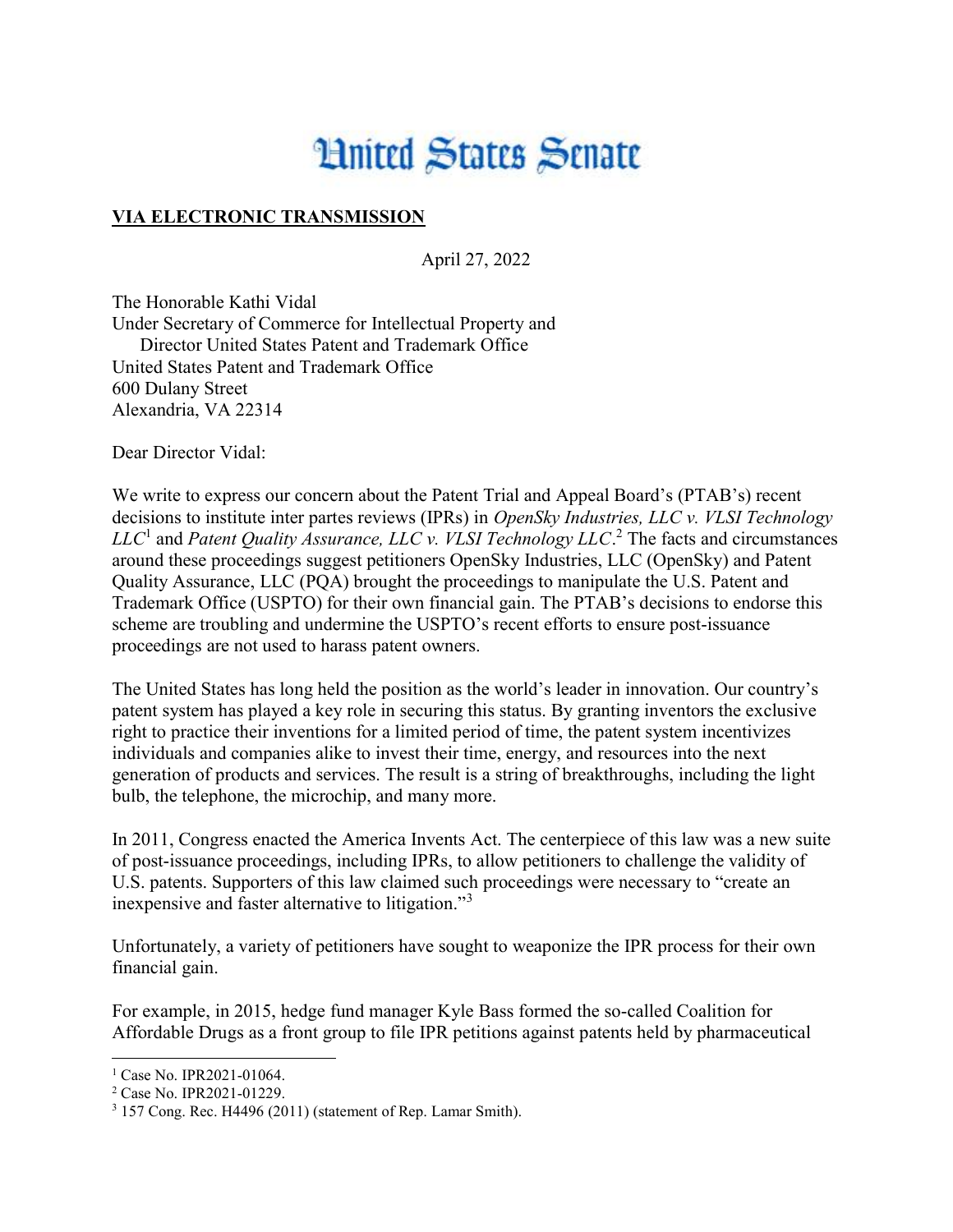companies. All the while, his fund shorted the stocks of those companies and profited off the price drops caused by the very petitions Bass filed.<sup>4</sup>

More recently, OpenSky and PQA filed petitions challenging U.S. Patent Nos. 7,523,373 and 7,725,759 in an apparent attempt to extort money from patent owner VLSI Technology LLC. The motives behind these IPR petitions were suspect from the outset. For example,

- The companies were formed shortly before filing their petitions.
- $\bullet$  The companies did not make, use, sell, or import *any* products, let alone any products that could subject them to claims of infringement.
- The companies filed their petitions only after VLSI had secured a \$2.2 billion infringement judgment against Intel.
- And, most egregiously, the petitions filed by the companies were near "carbon copies" of petitions previously filed by Intel that had been rejected by the USPTO.<sup>5</sup>

Any doubt about OpenSky's motives was extinguished when VLSI filed with the USPTO an email received from OpenSky's counsel. In the e-mail, OpenSky's counsel proposed a scheme in which the company would actively work to undermine the IPR it brought—thereby protecting VLSI's patents from other challenges—in exchange for monetary payment.<sup>6</sup>

These activities represent clear abuses of the IPR system. Yet, to date, it does not appear the USPTO has taken any steps to sanction those involved or otherwise act to deter future copycats. In fact, the PTAB has thus far granted two of the petitions filed by OpenSky and PQA. In one institution decision, the PTAB actually cited the timing of OpenSky's petition as a reason the petition should be granted.<sup>7</sup>

In recent years, the USPTO has made great strides in making the IPR process more fair and equitable. By adopting the Phillips claim construction standard, the USPTO ensured that PTAB reviews would more closely align with district court validity challenges. And, by adopting the Fintiv factors, the USPTO has reduced the burden faced by patent owners who too often are forced to defend their patents simultaneously on multiple fronts.

However, the abuses described above show that the USPTO's work is not finished. The USPTO must therefore review its policies and take all necessary actions to ensure the IPR process is not abused by parties filing petitions in bad faith and for reasons outside the intent of the America Invents Act.

To that end, please respond to the following questions no later than May 27, 2022.

<sup>4</sup> https://www.reuters.com/article/celgene-lawsuit-hedgefund/hedge-fund-manager-kyle-bass-escapes-sanctions-indrug-patent-case-idUSL1N11Y1S120150928.

<sup>5</sup> https://news.bloomberglaw.com/ip-law/review-of-vlsi-patents-in-intel-fight-seen-enticing-opportunists.

<sup>6</sup> https://news.bloomberglaw.com/ip-law/intel-patent-verdict-tensions-spark-reveal-of-unusual-offer.

<sup>7</sup> Case No. IPR2021-01064, Paper No. 17 at 13 ("We determine that OpenSky has offered a reasonable explanation for the timing of the Petition. Here, it was reasonable for OpenSky to take interest in the '759 patent after a substantial damages award, and choose to challenge the patent at that time.")